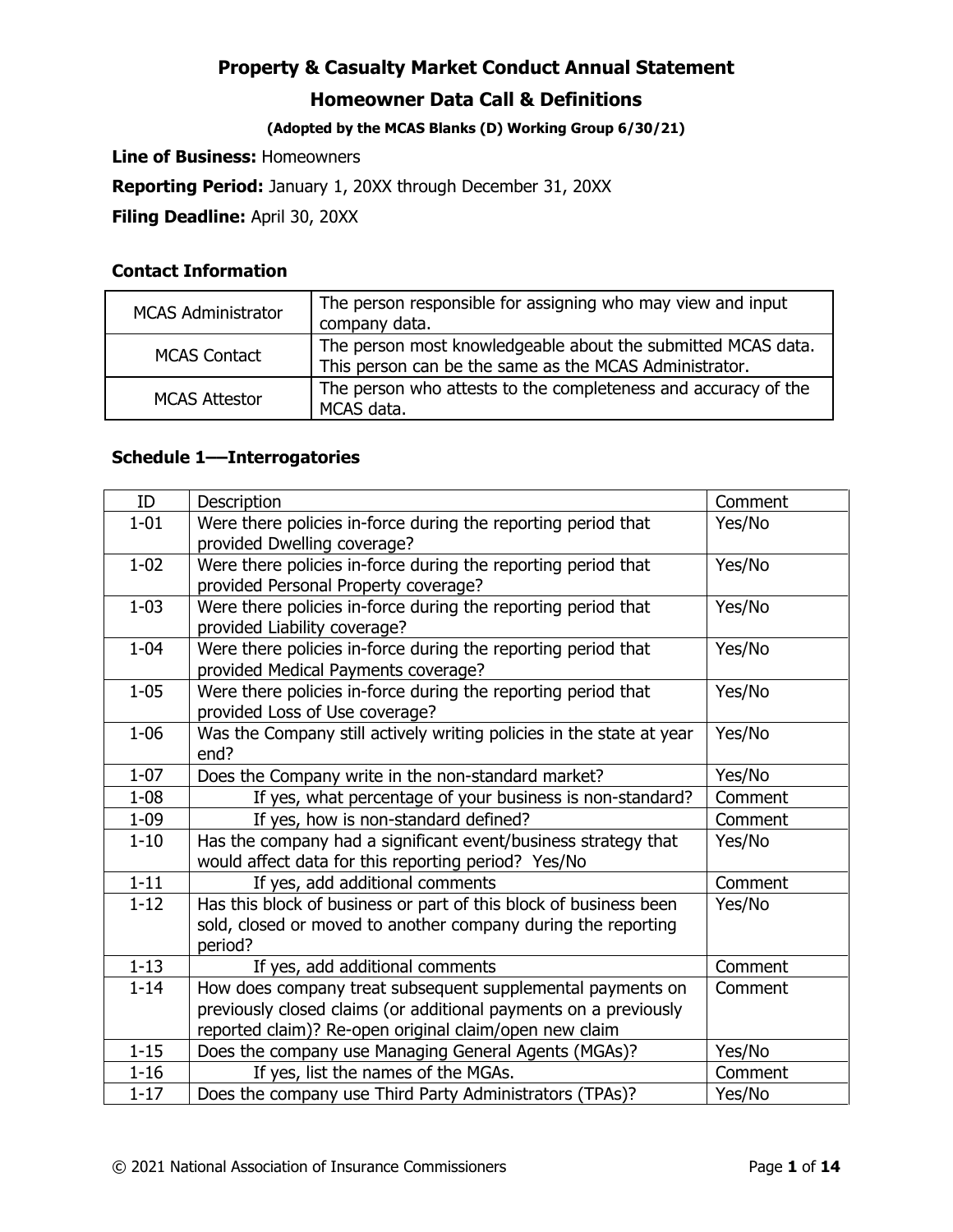#### **Homeowner Data Call & Definitions**

| (Adopted by the MCAS Blanks (D) Working Group 6/30/21) |  |  |
|--------------------------------------------------------|--|--|
|--------------------------------------------------------|--|--|

| $1 - 18$ | If yes, list the names of the TPAs.                                                                                                                                                                     | Comment |
|----------|---------------------------------------------------------------------------------------------------------------------------------------------------------------------------------------------------------|---------|
| $1 - 19$ | Does the company use digital claim settlement?                                                                                                                                                          | Yes/No  |
| $1 - 20$ | If yes, list the vendors providing third-party data and<br>algorithms used in the digital claim settlement process,<br>and for each vendor identify the vendor's role in the digital<br>claims process. | Comment |
| $1 - 21$ | <b>Claims Comments</b>                                                                                                                                                                                  | Comment |
| $1 - 22$ | <b>Underwriting Comments</b>                                                                                                                                                                            | Comment |

| <b>Coverages</b>                       | <b>Reported also at the Digital Claim</b><br><b>Handling Process Level of Detail *</b> |
|----------------------------------------|----------------------------------------------------------------------------------------|
| Dwelling (includes - Other Structures) |                                                                                        |
| <b>Personal Property</b>               |                                                                                        |
| <b>Liability</b>                       |                                                                                        |
| <b>Medical Payments</b>                |                                                                                        |
| <b>Loss of Use</b>                     |                                                                                        |

**\* Includes Digital Claims, Hybrid Claims and Non-Digital Claims (Applies only to claims related data elements)** 

**Additionally, an "All" breakout will be included for the reporting of Median Days to Final Payment.**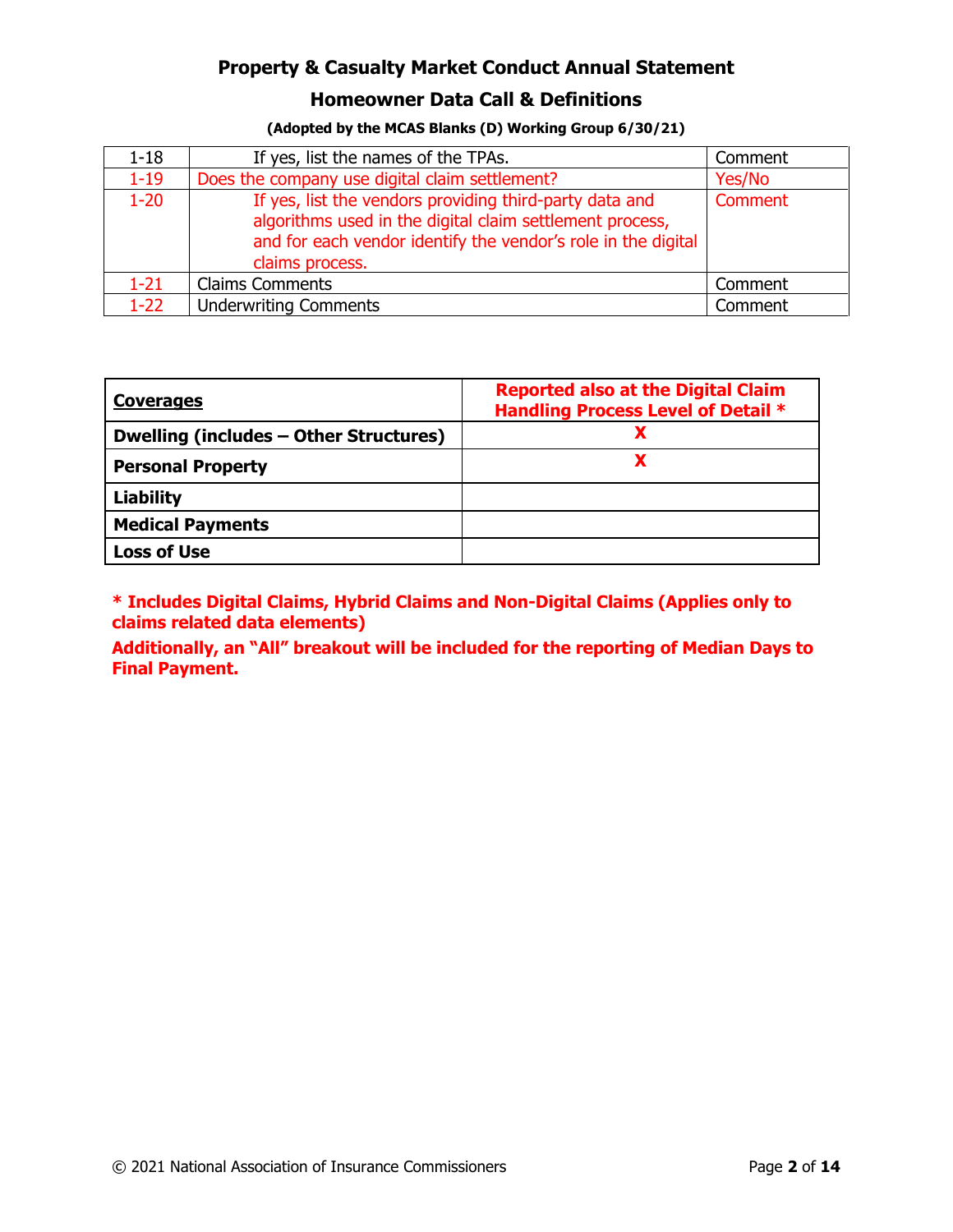#### **Homeowner Data Call & Definitions**

**(Adopted by the MCAS Blanks (D) Working Group 6/30/21)** 

#### **Schedule 2––Homeowners Claims Activity, Counts Reported by Claimant and by Coverage**

Report the number of reserves/lines/features opened for each coverage part per claim. For example, if one claim results in a reserve/line/feature opened for two liability claimants, two medical payment claims, one dwelling claim for the insured, and one personal property claim for the insured, you would report as follows: Dwelling  $-1$ ; Personal Property  $-1$ ; Liability  $-2$ ; Medical Payments  $-2$ . The number of days to final payment (if payment is made) would be calculated separately for each claimant.

| <b>ID</b> | <b>Description</b>                                             |
|-----------|----------------------------------------------------------------|
| $2 - 23$  | Number of claims open at the beginning of the period           |
| $2 - 24$  | Number of claims opened during the period                      |
| $2 - 25$  | Number of claims closed during the period, with payment        |
| $2 - 26$  | Number of claims closed during the period, without payment     |
| $2 - 27$  | Number of claims open at the end of the period                 |
| $2 - 28$  | Median days to final payment                                   |
| $2 - 29$  | Number of claims closed with payment within 0-30 days          |
| $2 - 30$  | Number of claims closed with payment within 31-60 days         |
| $2 - 31$  | Number of claims closed with payment within 61-90 days         |
| $2 - 32$  | Number of claims closed with payment within 91-180 days        |
| $2 - 33$  | Number of claims closed with payment within 181-365 days       |
| $2 - 34$  | Number of claims closed with payment beyond 365 days           |
| $2 - 35$  | Number of claims closed without payment within 0-30 days       |
| $2 - 36$  | Number of claims closed without payment within 31-60 days      |
| $2 - 36$  | Number of claims closed without payment within 61-90 days      |
| $2 - 37$  | Number of claims closed without payment within 91-180 days     |
| $2 - 38$  | Number of claims closed without payment within 181-365 days    |
| $2 - 39$  | Number of claims closed without payment beyond 365 days        |
| $2 - 40$  | Number of lawsuits open at beginning of the period             |
| $2 - 41$  | Number of lawsuits opened during the period                    |
| $2 - 42$  | Number of lawsuits closed during the period                    |
| $2 - 43$  | Number of lawsuits open at end of period                       |
| $2 - 44$  | Number of lawsuits closed with consideration for the consumer. |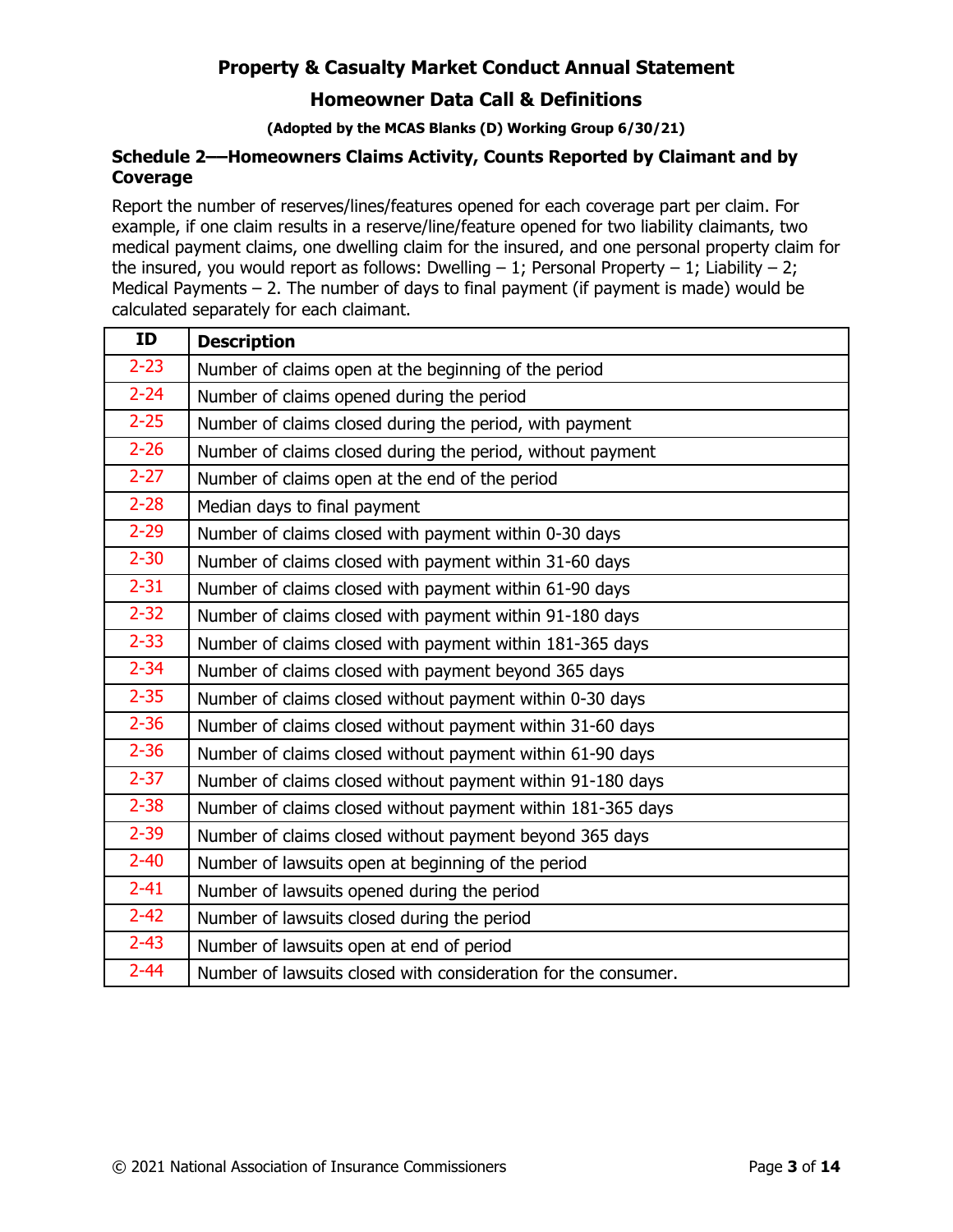### **Homeowner Data Call & Definitions**

**(Adopted by the MCAS Blanks (D) Working Group 6/30/21)** 

#### **Schedule 3––Homeowners Underwriting Activity**

| ID       | <b>Description</b>                                                                                                                             |
|----------|------------------------------------------------------------------------------------------------------------------------------------------------|
| $3 - 46$ | Number of dwellings which have policies in-force at the end of the period                                                                      |
| $3 - 47$ | Number of dwelling fire policies in force at the end of the period.                                                                            |
| $3 - 48$ | Number of homeowner policies in force at the end of the period.                                                                                |
| $3 - 49$ | Number of tenant/renter/condo policies in force at the end of the period.                                                                      |
| $3 - 50$ | Number of all other residential property policies in force at the end of the period.                                                           |
| $3 - 51$ | Number of new business policies written during the period                                                                                      |
| $3 - 52$ | Dollar amount of direct premium written during the period                                                                                      |
| $3 - 53$ | Number of Company-Initiated non-renewals during the period                                                                                     |
| $3 - 54$ | Number of cancellations for non-pay or non-sufficient funds                                                                                    |
| $3 - 55$ | Number of cancellations at the insured's request                                                                                               |
| $3 - 56$ | Number of Company-Initiated cancellations that occur in the first 59 days after<br>effective date, excluding rewrites to an affiliated company |
| $3 - 57$ | Number of Company-Initiated cancellations that occur 60 to 90 days after effective<br>date, excluding rewrites to an affiliated company        |
| $3 - 58$ | Number of Company-Initiated cancellations that occur greater than 90 days after<br>effective date, excluding rewrites to an affiliated company |
| $3 - 59$ | Number Of Complaints Received Directly From Any Person or Entity Other than the<br><b>DOI</b>                                                  |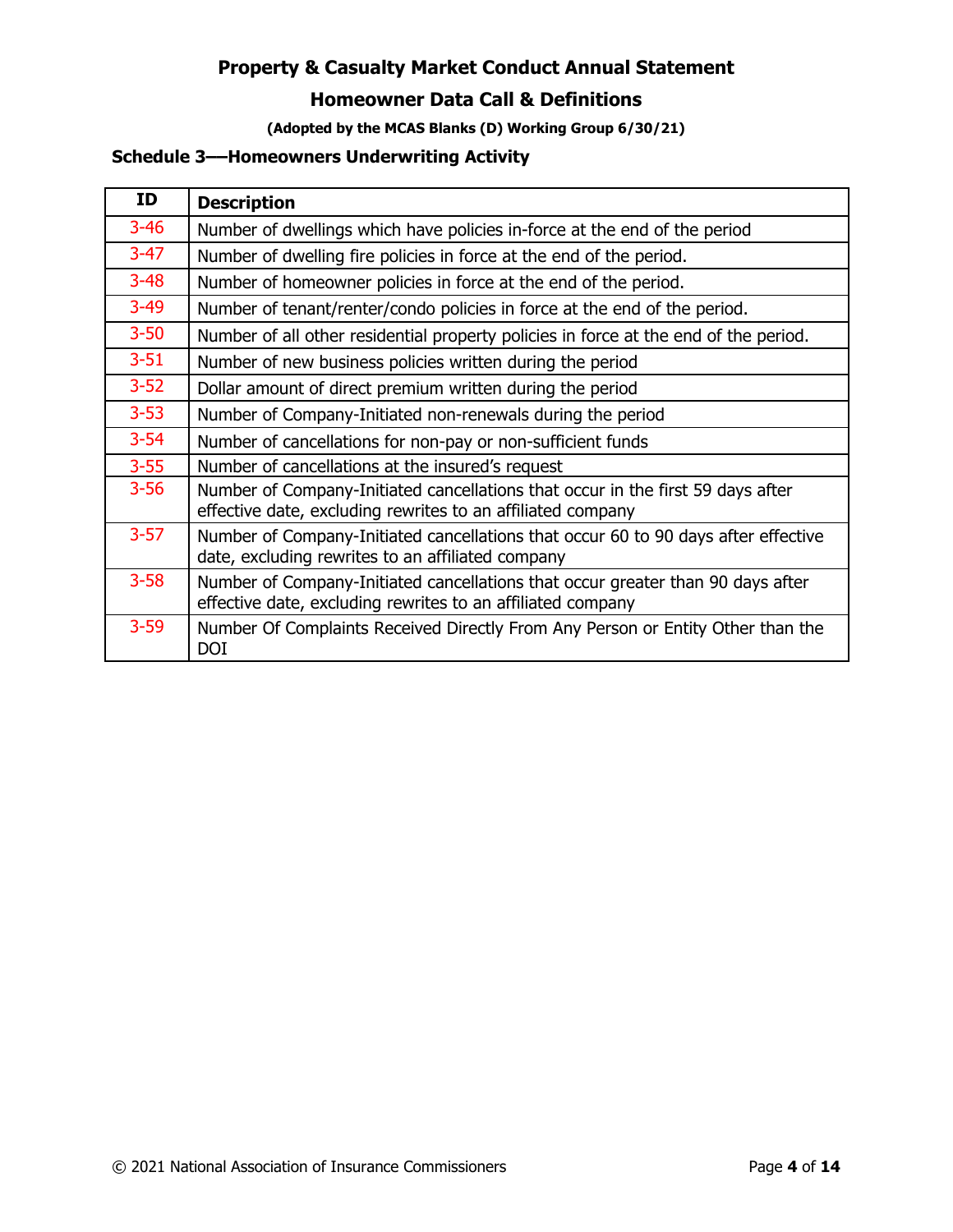#### **Homeowner Data Call & Definitions**

#### **(Adopted by the MCAS Blanks (D) Working Group 6/30/21)**

#### **Definitions:**

In determining what business to report for a particular state, unless otherwise indicated in these instructions, all companies should follow the same methodology/definitions used to file the Financial Annual Statement (FAS) and its corresponding state pages. Exclude lender-placed or creditor-placed policies.

#### **Please note: In the Underwriting Section there are questions asking for policies inforce by type of policy. These are asking for a count of the policies in-force that meet the specifications to be included on the MCAS. Please use the following as a guide to determine which policy types should be reported for each question:**

- (3-45) Number of dwelling fire policies in force at the end of the period. Include dwelling policies that meet the definition of a dwelling policy as defined within this document. This would typically include policies written on forms DP-1, DP-2 and DP-3.
- (3-46) Number of homeowner policies in force at the end of the period. Include homeowner policies that meet the definition of a homeowner policy as defined within this document. This would typically include policies written on forms HO-1, HO-2, HO-3, HO-5, HO-7 and HO-8.
- (3-47) Number of tenant/renter/condo policies in force at the end of the period. Include tenant/renter/condo policies that meet the definition of a tenant/renter/condo policy as defined within this document. This would typically include policies written on forms HO-4 and HO-6.
- (3-48) Number of all other residential property policies in force at the end of the period. Include other policies that meet the specifics of MCAS reporting, but that do not fall into one of the categories requested in questions 3-45, 3-46 and 3-47. If your company only write policies that fall into the forms specified for questions 3-45, 3-46 and 3-47, this number will be 0.

**Cancellations** – Includes all cancellations of the policies where the cancellation effective date is during the reporting year. The number of cancellations should be reported on a policy basis regardless of the number of dwellings insured under the policy.

Report cancellations separately for:

- Policies cancelled for non-payment of premium or non-sufficient funds.
	- $\circ$  These should be reported every time a policy cancels for the above reasons. (i.e., if a policy cancels for non-pay three times in a policy period, and is reinstated each time; each cancellation should be counted.)
- Policies cancelled at the insured's request.
- Policies cancelled for underwriting reasons.

Exclude:

• Policies cancelled for 're-write' purposes where there is no lapse in coverage.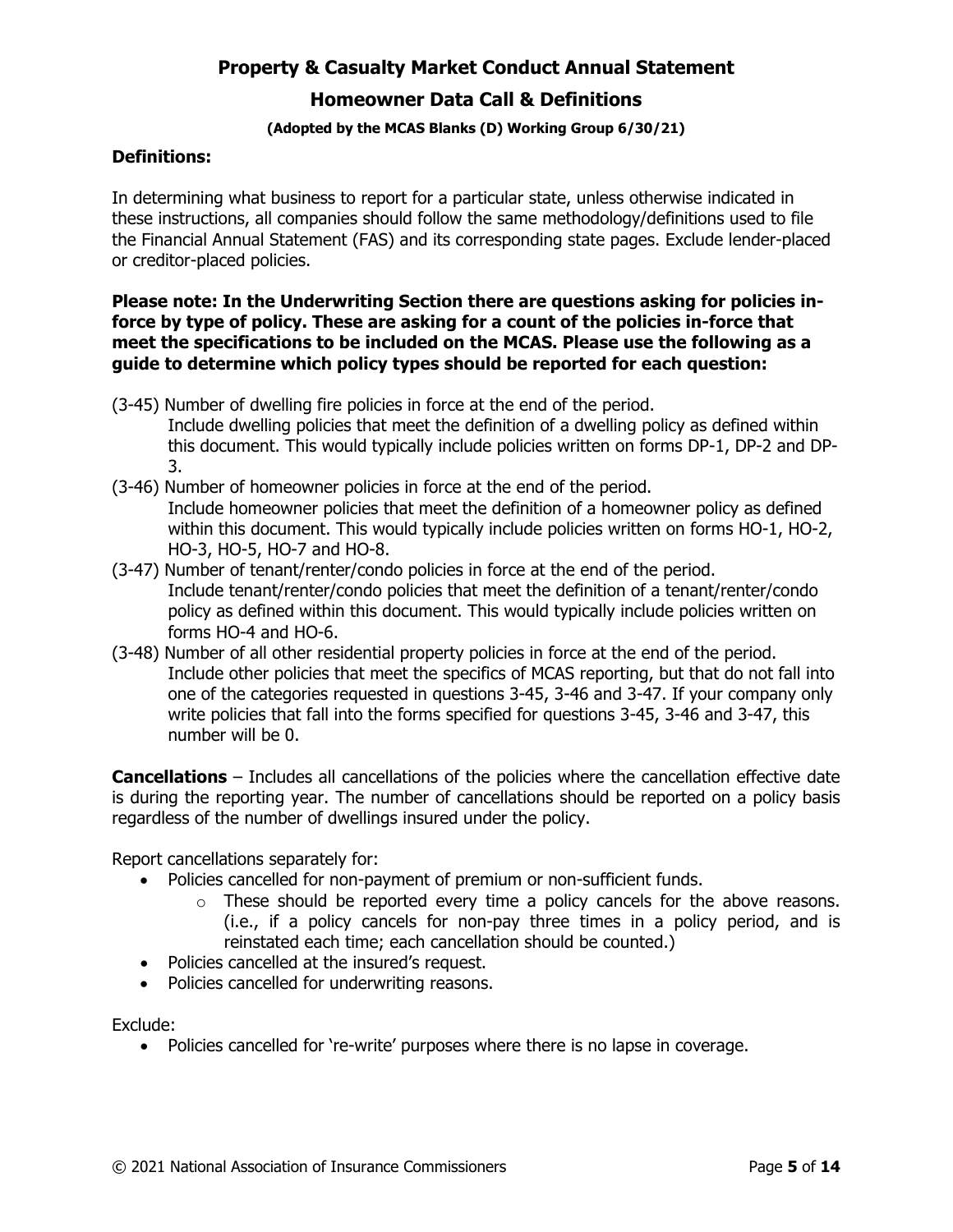#### **Homeowner Data Call & Definitions**

#### **(Adopted by the MCAS Blanks (D) Working Group 6/30/21)**

**Cancellations within the first 59 days –** Company-initiated cancellations for new business where the notice of cancellation was issued within the first 59 days after the original effective date of the policy.

- The calculation of the number of days is from the original inception date of the policy, not the renewal date.
- This time frame should be used regardless of individual state requirements related to the 'underwriting' period for new business.
- The notice of cancellation is the date the cancellation notice was mailed to the insured.

**Cancellations from 60 to 90 days** – Company-initiated cancellations where the notice of cancellation was issued 60 to 90 days after the original effective date of the policy.

- The calculation of the number of days is from the original inception date of the policy, not the renewal date.
- This time frame should be used regardless of individual state requirements related to the 'underwriting' period for new business.
- The notice of cancellation is the date the cancellation notice was mailed to the insured.

**Cancellations greater than 90 days** – Company-initiated cancellations where the notice of cancellation was issued more than 90 days after the original effective date of the policy.

- The calculation of the number of days is from the original inception date of the policy, not the renewal date.
- This time frame should be used regardless of individual state requirements related to the 'underwriting' period for new business.
- The notice of cancellation is the date the cancellation notice was mailed to the insured.

**Claim -** A request or demand for payment of a loss that may be included within the terms of coverage of an insurance policy. Each claimant/insured reporting a loss is counted separately.

Include:

• Both first and third party claims.

Exclude:

- An event reported for "information only".
- An inquiry of coverage if a claim has not actually been presented (opened) for payment.
- A potential claimant if that individual has not made a claim nor had a claim made on his or her behalf.

**Claims Closed With Payment** – Claims closed with payment where the claim was closed during the reporting period regardless of the date of loss or when the claim was received. The number of days to closure, however, should be measured as the difference between the date of the final payment and the date the claim was reported or between the date of the final payment and the date the request for supplemental payment was received. See also "Date of Final Payment".

Exclude: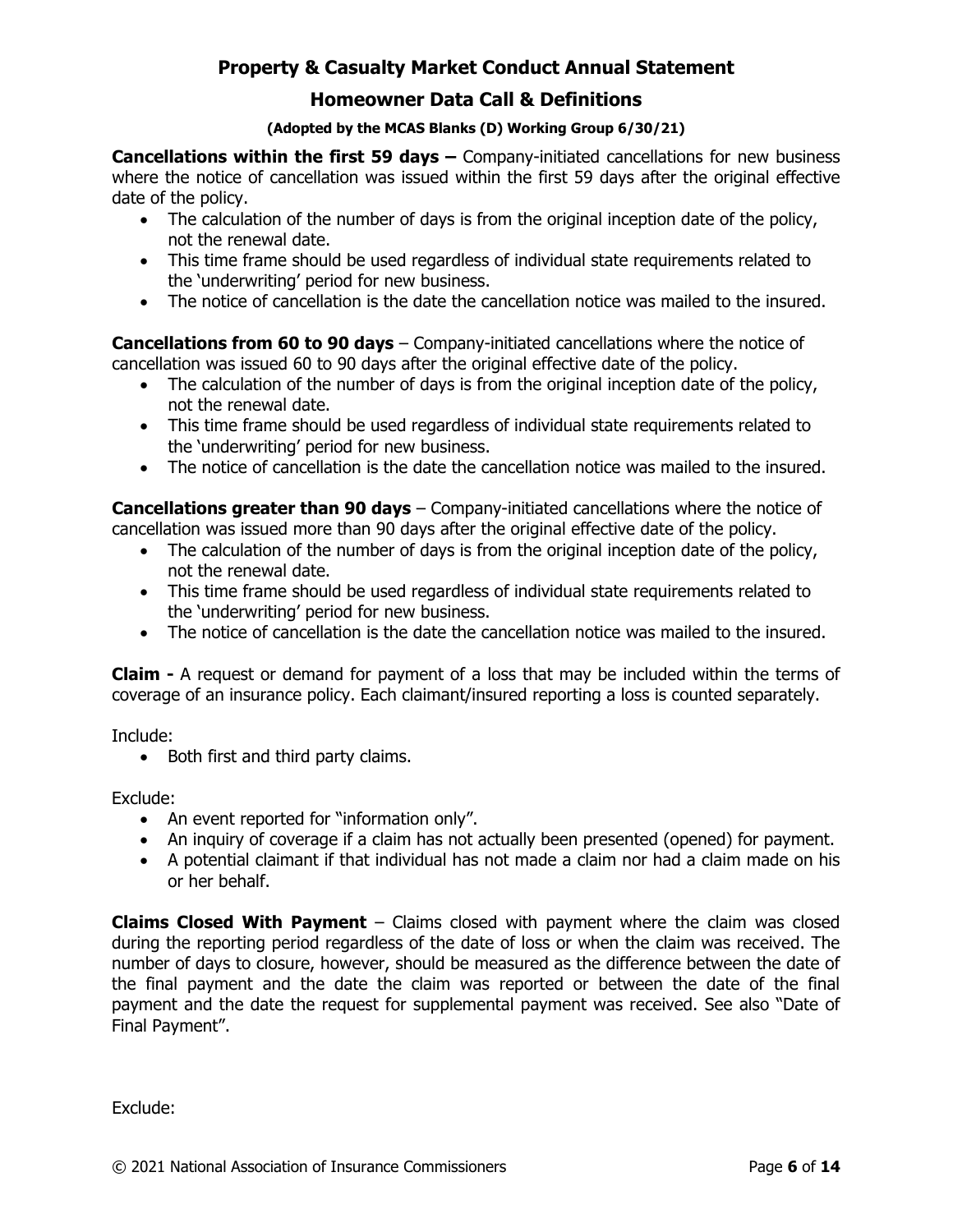#### **Homeowner Data Call & Definitions**

#### **(Adopted by the MCAS Blanks (D) Working Group 6/30/21)**

- Claims where payment was made for company loss adjustment expenses if no payment was made to an insured/claimant.
- Claims that are closed because the amount claimed is below the insured's deductible.

Clarification:

- If a claim is reopened for the sole purpose of refunding the insured's deductible, do not count it as a paid claim.
- For claims where the net payment is \$0 due to subrogation recoveries, report the number of claims in which any amount was paid to the insured; do not net the payment with subrogation recoveries when counting the number of paid claims

Calculation Clarification:

• For each coverage identifier, the sum of the claims closed with payment across each closing time interval should equal the total number of claims closed with payment during the reporting period.

Handling Additional Payment on Previously Reported Claim / Subsequent Supplemental Payment for claims closed with payment during the reporting period:

• If a claim is reopened for a subsequent supplemental payment, count the reopened claim as a new claim. Calculate a separate aging on that supplemental payment from the time the request for supplemental payment was received to the date of the final payment was made.

**Claims Closed Without Payment** – Claims closed with no payment made to an insured or third party. The number of days to closure is the difference between the date the claim was closed and the date the claim was reported and/or reopened. See also "Date of Final Payment".

Include:

- All claims that were closed during the reporting period regardless of the date of loss or when the claim was received.
- Claims where no payment was made to an insured/claimant even though payment was made for company loss adjustment expenses.
- A demand for payment for which it was determined that no relevant policy was in-force at the time of the loss if a claim file was set up and the loss was investigated.
- Claims that are closed because the amount claimed is below the insured's deductible.

Calculation Clarification:

• For each coverage identifier, the sum of the claims closed without payment across each closing time interval should equal the total number of claims closed without payment during the reporting period.

**Complaint –** any written communication that expresses dissatisfaction with a specific person or entity subject to regulation under the state's insurance laws. An oral communication, which is subsequently converted to a written form in order to be analyzed and acted upon, will meet the definition of a complaint for this purpose. Include: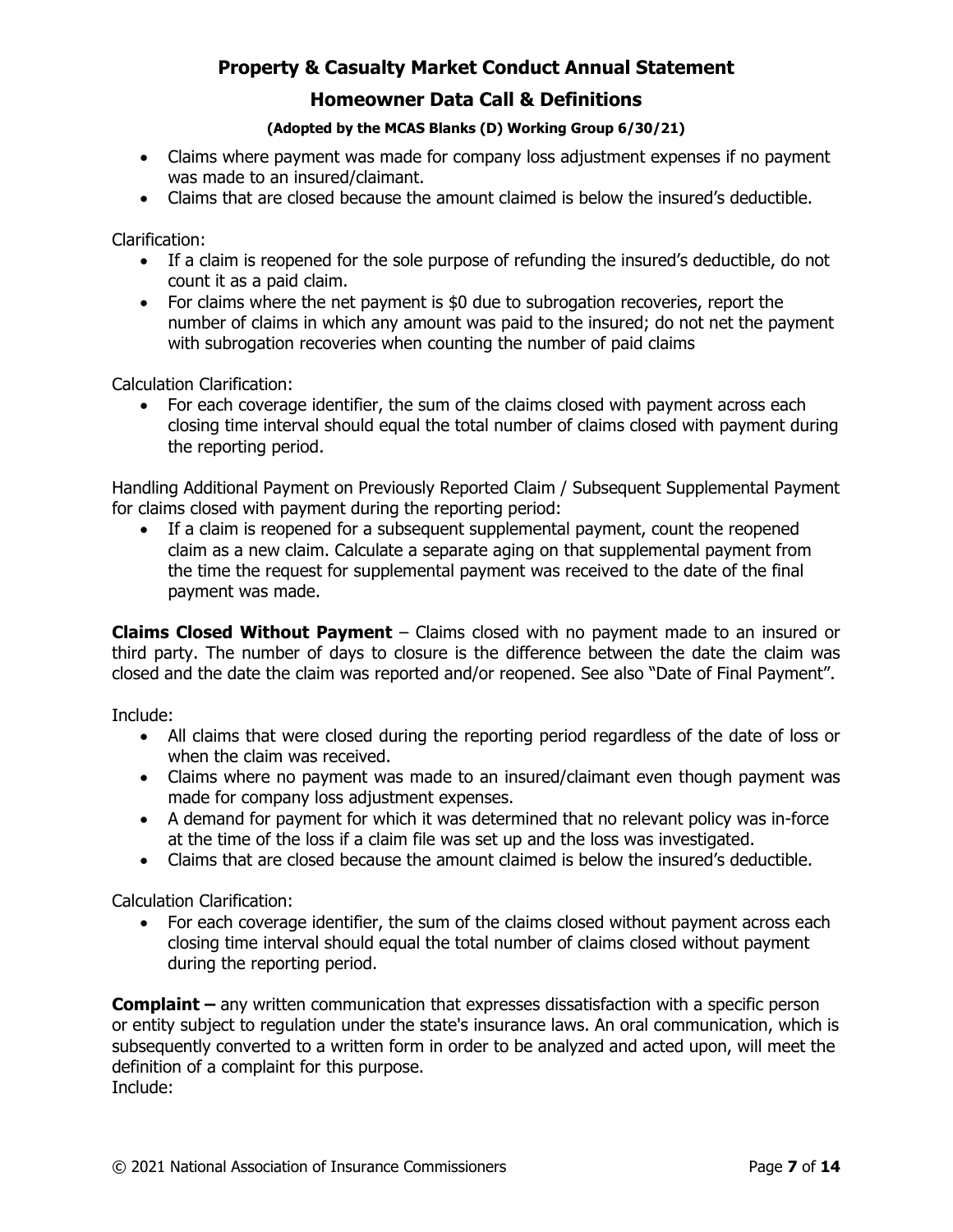#### **Homeowner Data Call & Definitions**

#### **(Adopted by the MCAS Blanks (D) Working Group 6/30/21)**

- Any complaint regardless of the subject of the complaint (claims, underwriting, marketing, etc.)
- Complaints received from third parties.

**Coverage - Dwelling (includes – Other Structures)** – Coverage for dwellings under Homeowners Policies and Dwelling Fire and Dwelling Liability Policies. It includes coverage for Other Structures.

**Coverage - Loss of Use** – Loss of Use provided under Homeowners Policies.

**Coverage - Personal Property** – Personal Property provided under Homeowners Policies.

**Coverage - Liability** – Liability insurance provided under Homeowners Policies.

**Coverage - Medical Payments** – Medical Payments provided under Homeowners Policies.

**Date of Final Payment** – The date final payment was issued to the insured/claimant.

Calculation Clarification:

- If partial payments were made on the claim, the claim would be considered closed with payment if the final payment date was made during the reporting period regardless of the date of loss or when the claims was received.
- Report a claim as "closed with payment" or "closed without payment" if it is closed in the company's claims system during the reporting period (even if the final payment was issued in a prior reporting period.
- If a claim remains open at the end of the reporting period (even though a final payment has been issued) it should be reported as open. Only when the claim is closed in the company's claims system, would you report the days to final payment.

Example:

- A claim is open on  $11/1/00$  and final payment is made on  $12/1/00$ . The claim is left open until 2/1/01 to allow time for supplemental requests.
	- The claim would be reported as open in the "00" MCAS submission and closed in the "01" MCAS submission.
	- The number of days to final payment would be calculated as 30 days and reported in the "01" MCAS submission.

**Date the Claim was Reported** – The date an insured or claimant first reported his or her loss to either the company or insurance agent.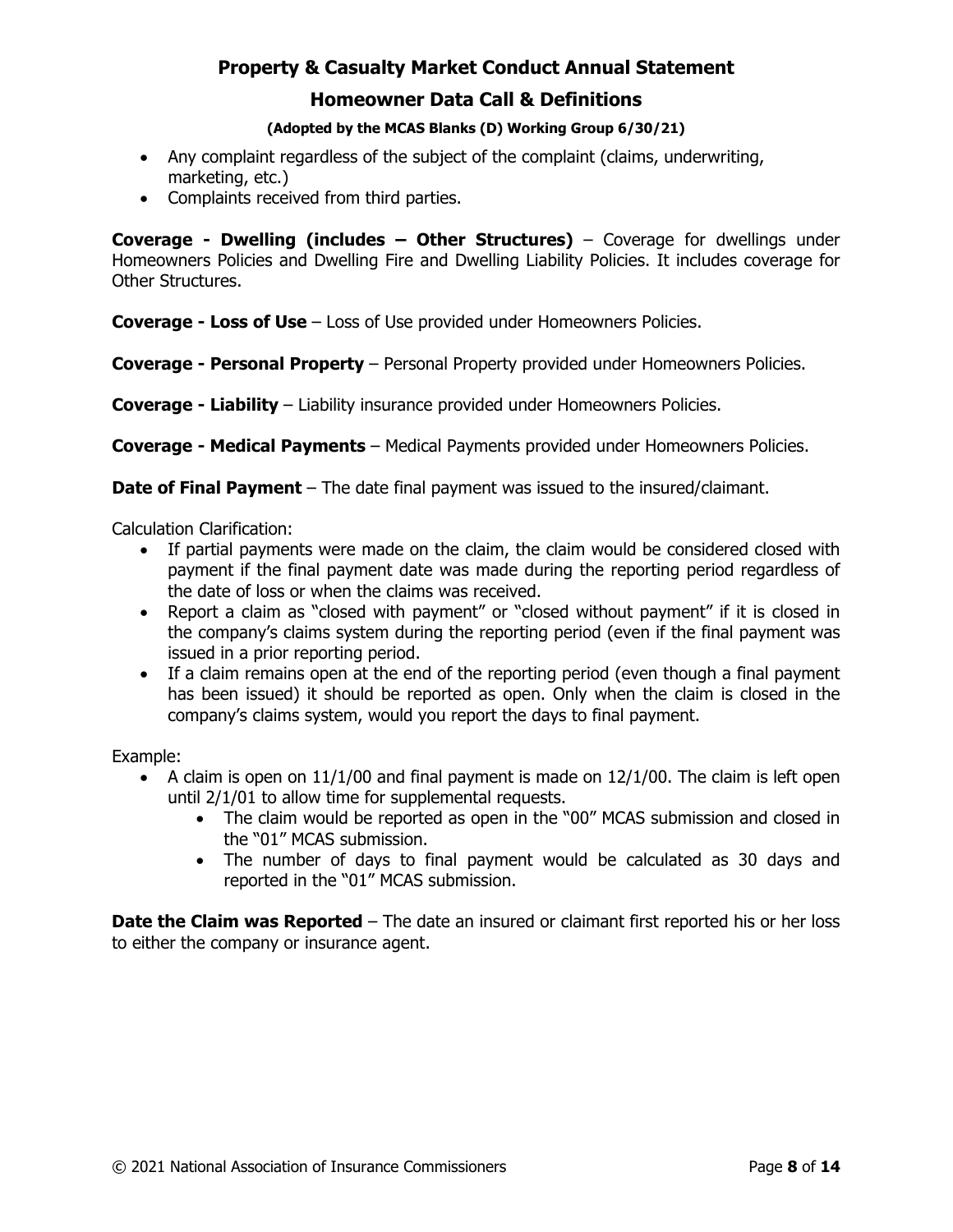#### **Homeowner Data Call & Definitions**

**(Adopted by the MCAS Blanks (D) Working Group 6/30/21)** 

#### **Digital Claim Handling Process Level of Detail Breakdown:**

**Digital Claim** – A claim involving a claim settlement determination which was accepted by the insured/claimant without adjustment whereby the entire claim was handled without human intervention on the part of the insurance company in the loss appraisal process, settlement determination, and/or in the production of the initial loss settlement offer. Digital claims utilize only digital information to establish the extent of damage and to produce a loss settlement determination through the application of one or more automated loss algorithms applied to digital information. No human inspection or appraisal of the damaged property is conducted by the insurance company, independent adjuster, or other person relied upon by the insurance company during the life cycle of the claim.

Examples of digital claim information include, but are not limited to, photos taken by a claimant or insured, photos taken by a plane or drone, and/or data provided by in-vehicle or in-property sensors.

**Hybrid** C**laim** – A claim whereby the initial loss settlement determination began as a digital claim, however, at some point in the claim life cycle required the use of human resources in the loss appraisal process, settlement determination, and/or in the production of the initial or subsequent loss settlement offer.

**Non-Digital Claim** – means any claim other than a Digital Claim or Hybrid Claim.

**Direct Written Premium** - The total amount of direct written premium for all polices covered by the market conduct annual statement (new and renewal) written during the reporting period.

Calculation Clarification:

- Premium amounts should be determined in the same manner as used for the financial annual statement.
- If premium is refunded or additional premium is written during the reporting period (regardless of the applicable policy effective date), the net effect should be reported.
- If there is a difference of 20% or more between the Direct Written Premium reported for market conduct annual statement and the Direct Written Premium reported on the financial annual statement, provide an explanation for the difference when filing the market conduct annual statement in order to avoid inquiries from the regulator receiving the market conduct annual statement filing.
- Reporting shall not include premiums received from or losses paid to other carriers on account of reinsurance assumed by the reporting carrier, nor, shall any deductions be made by the reporting carrier for premiums added to or for losses recovered from other carriers on account of reinsurance ceded.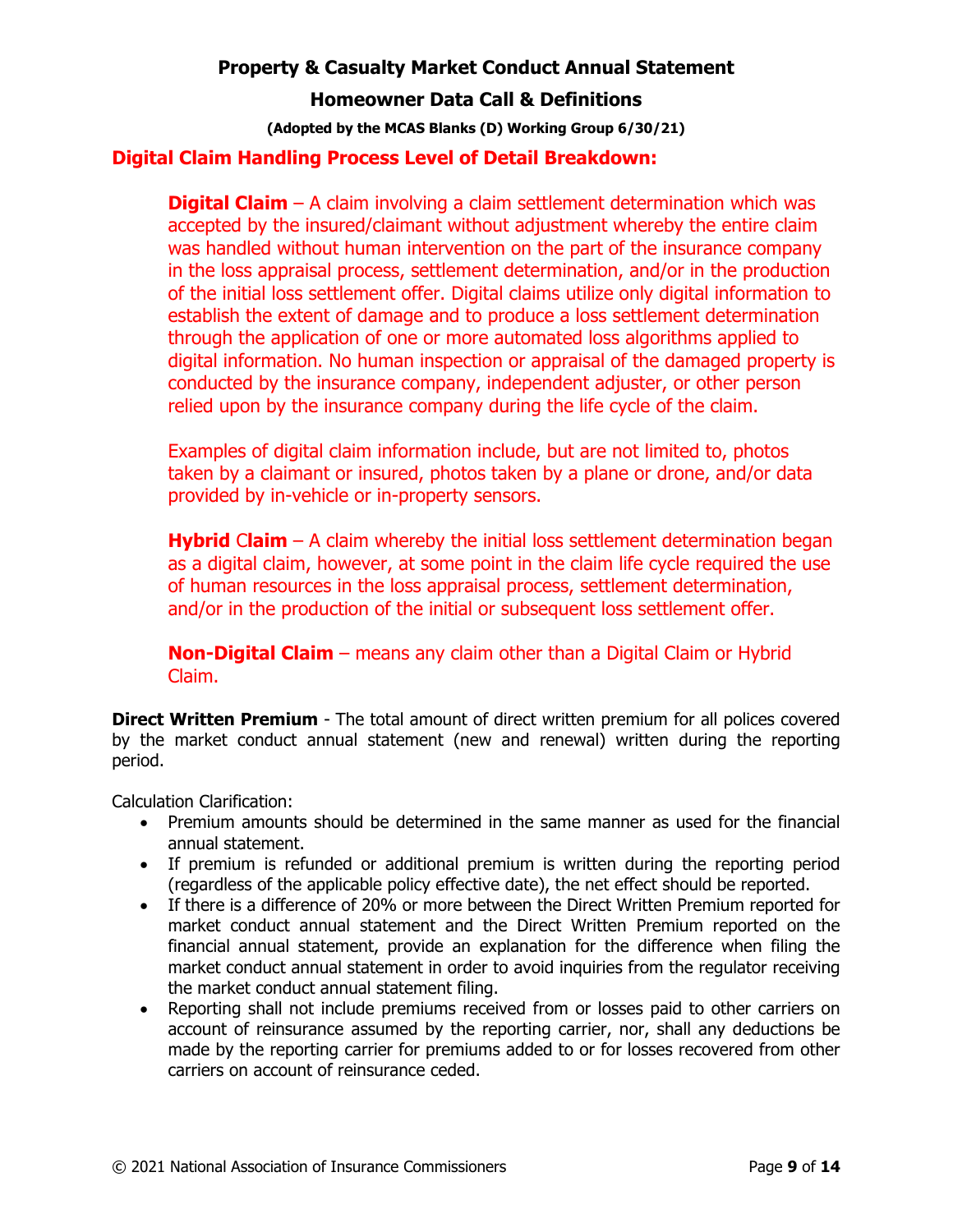#### **(Adopted by the MCAS Blanks (D) Working Group 6/30/21)**

**Dwelling** – A personally occupied residential dwelling.

Calculation Clarification:

• A 2 or 3 family home covered under one policy would be considered 1 dwelling.

**Dwelling Fire Policies** – Coverage for dwellings and their contents. It may also provide liability coverage and is usually written when a residential property does not qualify according to the minimum requirements of a homeowner's policy, or because of a requirement for the insured to select several different kinds of coverage and limits on this protection.

Include:

• Dwelling Fire and Dwelling Liability policies should be included ONLY IF the policies written under these programs are for personally occupied residential dwellings, not policies written under a commercial program and/or on a commercial lines policy form.

**Homeowners Policies** – Policies that combine liability insurance with one or more other types of insurance such as property damage, personal property damage, medical payments and additional living expenses.

Include:

- Mobile/Manufactured homes intended for use as a dwelling regardless of where [or what line] on the Statutory Annual Statement state page associated premium is reported.
- Renters insurance,-Policies covering log homes, land homes, and site built homes are included.
- Inland Marine or Personal Articles endorsements.
- Include policies written on the HO-1, HO-2, HO-3, HO-5, HO-7 and HO-8 policy forms.

Exclude:

- Farmowners is not included as it is considered to be Commercial Lines for purposes of this project.
- Umbrella policies.
- Lender-placed or creditor-placed policies.

**Inland Marine or Personal Articles Endorsements** – Provides coverage via endorsement to a homeowners policy for direct physical loss to personal property as described in the endorsement.

Exclude:

• Stand-alone Inland Marine Policies.

#### Note: Revisions to the 2021 data year Lawsuits definitions were adopted by the Market Regulation and Consumer Affairs (D) Committee and NAIC EX/ Plenary during the 2020 NAIC Fall National Meeting.

**Lawsuit** – A court proceeding to recover a right to a claim, including lawsuits for arbitration cases.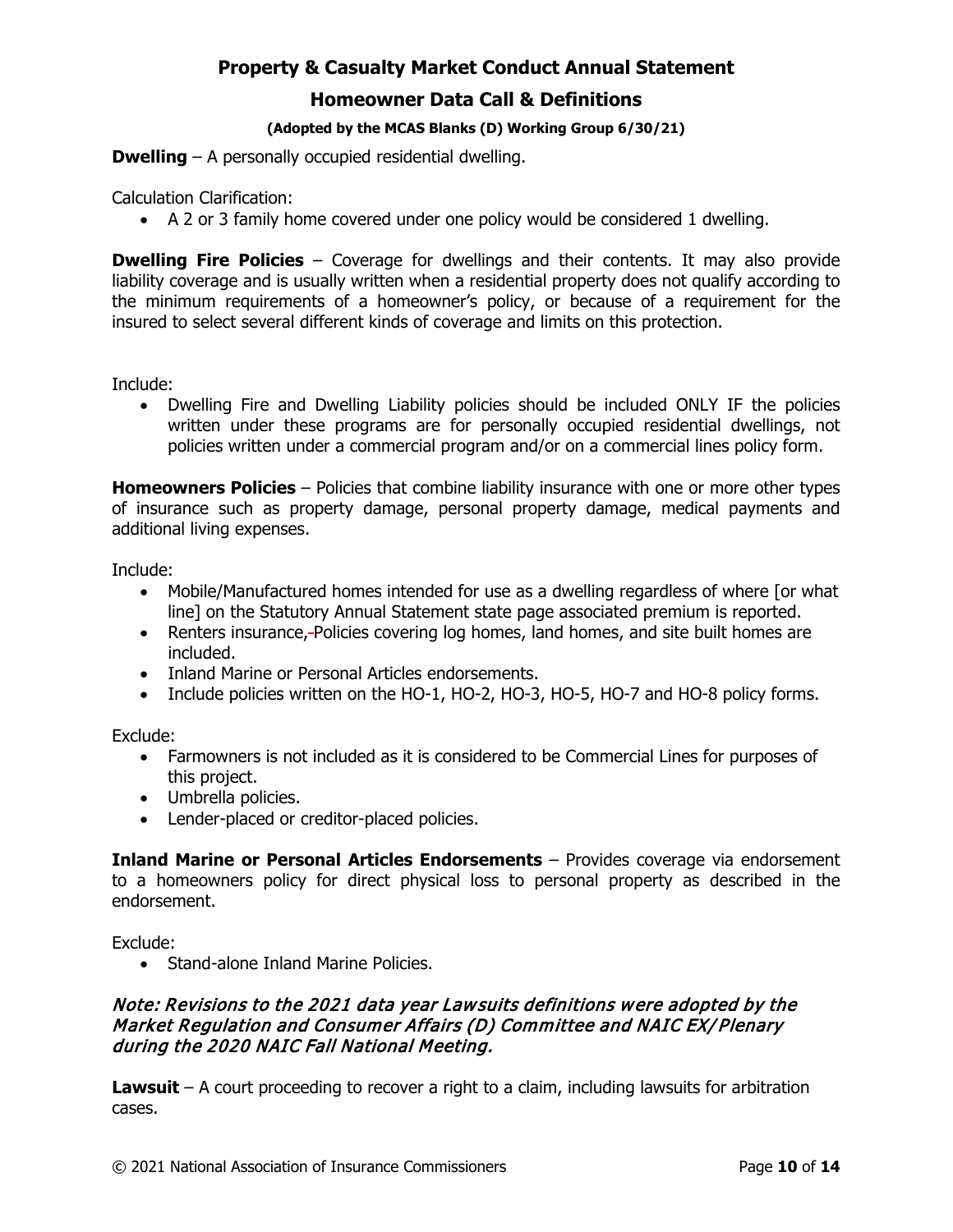#### **Homeowner Data Call & Definitions**

#### **(Adopted by the MCAS Blanks (D) Working Group 6/30/21)**

Exclude:

- Subrogation claims where lawsuit is filed by the company against the tortfeasor.
- Non-lawsuit legal activity or litigation filed by an insurer, including, but not limited to: request to compel an independent medical examination, an examination under oath, and declaratory judgment actions filed by an insurer.

Calculation Clarification:

- Lawsuits should be reported on the same basis as claims. One lawsuit should be reported for each / claimant / coverage combination, regardless of the number of actual suits filed.
- One lawsuit with two claimants would be reported as two lawsuits as any awards/payments made would be made to the claimants individually.
- One lawsuit filed seeking damages for multiple coverages should be reported as one lawsuit for each applicable coverage.
- Lawsuits should be reported in the state in which the claim was reported on this statement.
- Treatment of class action lawsuits: Report the opening and closing of a class action lawsuit once in each state in which a potential class member resides. Include an explanatory note with your submission state the number of class action lawsuits included in the data and the general cause of the action.

**Lawsuits Closed During the Period with Consideration for the Consumer**—A lawsuit closed during the reporting period in which a court order, jury verdict, or settlement resulted in payment, benefits, or other thing of value, i.e., consideration, to the claimant in an amount greater than offered by the reporting insurer before the lawsuit was brought.

**Liability Insurance** – Coverage for all sums that the insured becomes legally obligated to pay because of bodily injury or property damage, and sometimes other torts to which an insurance policy applies.

**Loss Of Use** – Coverage for additional living expenses incurred by the insured or fair rental value when the insured dwelling becomes uninhabitable as the result of an insured loss or when access to the dwelling is barred by civil authority.

**Median Days to Final Payment** – The median value for all claims closed with payment during the period.

Calculation for losses with one final payment date during the reporting period:

• Date the loss was reported to the company to the date of final payment.

Calculation for losses with multiple final payment dates during the reporting period:

• Date the request for supplemental payment received to the date of final payment (for each different final payment date.)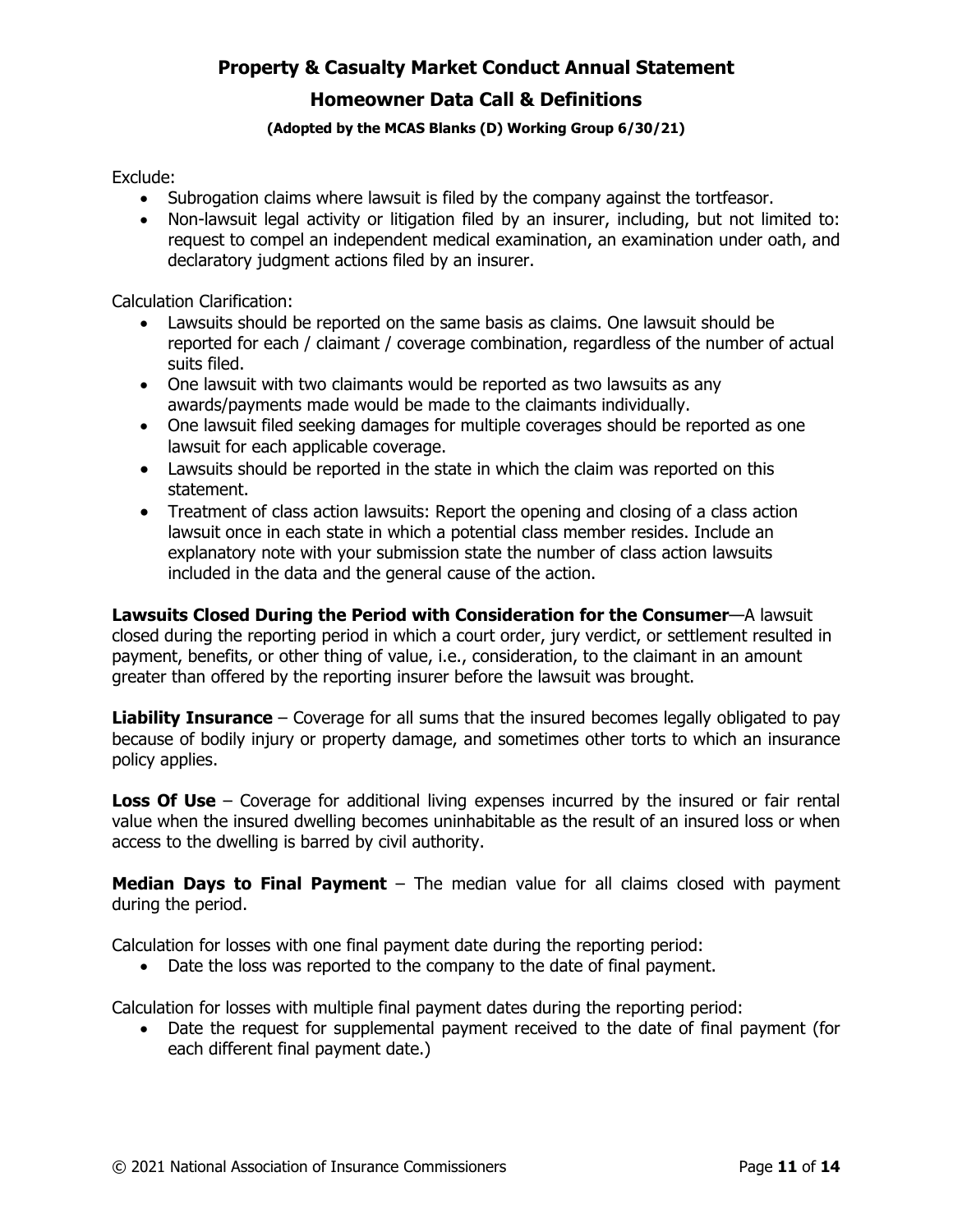#### **(Adopted by the MCAS Blanks (D) Working Group 6/30/21)**

Exclude:

• Subrogation payments.

Calculation Clarification / Example:

• To determine the Median Days to Final Payment you must first determine the number of days it took to settle each claim. This is the difference between the date the loss was reported to the company, or the date the request for supplemental payment was received, to the date of final payment. The Median Days to Final Payment is the median value of the number of days it took to settle all claims closed with payment during the period.

**Median** - A median is the middle value in a distribution arranged in numerical order (either lowest to highest or highest to lowest). If the distribution contains an odd number of elements, the median is the value above and below which lie an equal number of values. If the distribution contains an even number of elements, the median is the average of the two middle values. It is not the arithmetic mean (average) of all of the values.

Consider the following simple example of the number of days it took to settle each of the following seven claims:

|                         | Claim   Nbr 1   Nbr 2   Nbr 3   Nbr 4   Nbr 5   Nbr 6   Nbr 7 |  |  |  |
|-------------------------|---------------------------------------------------------------|--|--|--|
| <b>Days to Settle</b> 2 |                                                               |  |  |  |

In this situation, the Median Days to Final Payment would be 5 because it is the middle value. There are exactly 3 values below the median (2, 4, & 4) and 3 values above the median (6, 8, & 20). If the data set had included an even number of values, then the median would be the average of the two middle values as demonstrated below.

|                | Nbr 1   Nbr 2   Nbr 3   Nbr 4   Nbr 5   Nbr 6 |  |  |
|----------------|-----------------------------------------------|--|--|
| Days to Settle |                                               |  |  |

Median Days to Final Payment =  $(5 + 6)/2 = 5.5$ 

#### **The median should be consistent with the paid claim counts reported in the closing time intervals.**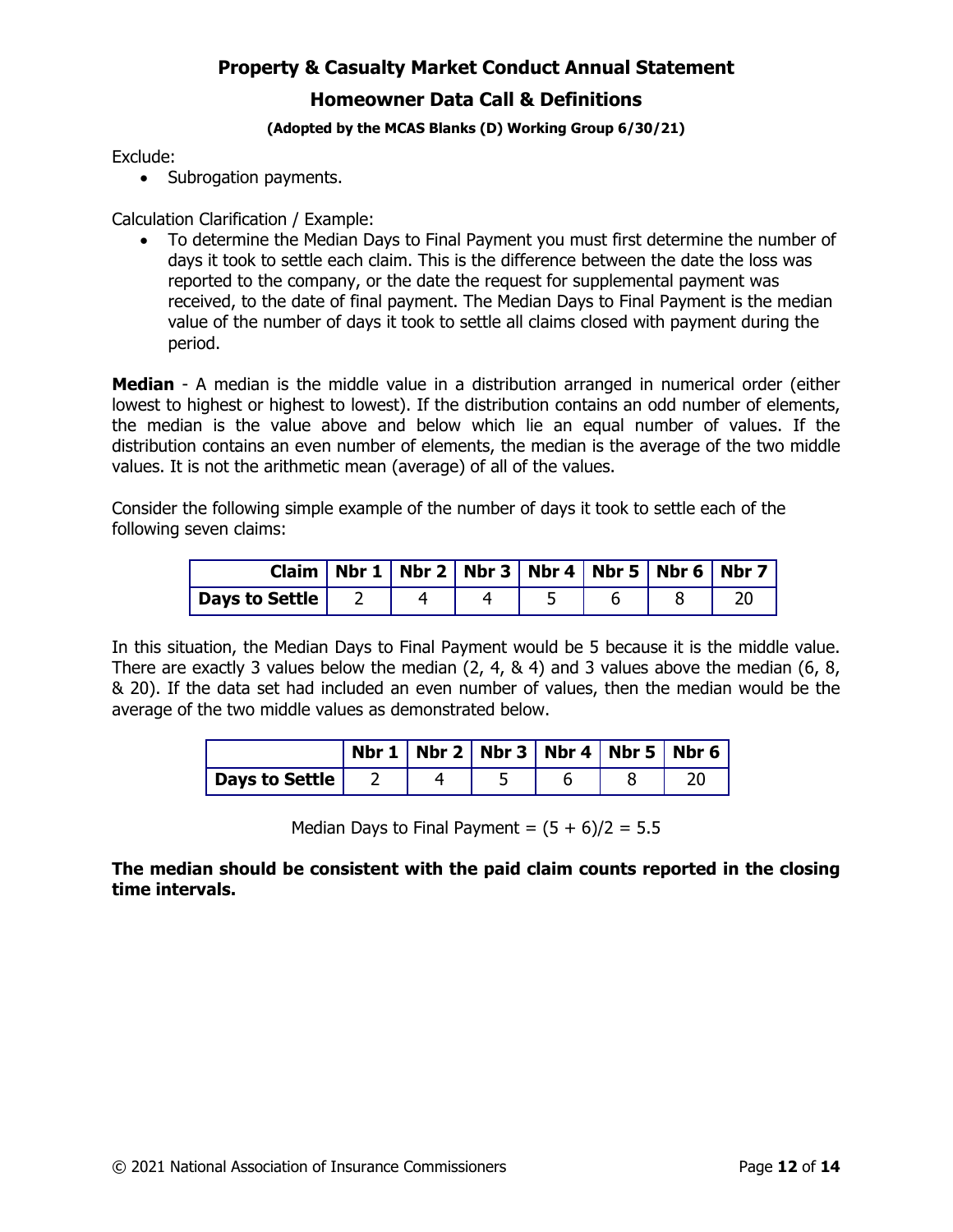#### **(Adopted by the MCAS Blanks (D) Working Group 6/30/21)**

Example: A carrier reports the following closing times for paid claims.

#### **Closing Time # of Claims**

| $\leq 30$ | 22 |
|-----------|----|
| 31-60     | 13 |
| 61-90     | 18 |
| 91-180    | 11 |
| 181-365   | 12 |
| >365      | 15 |

The sum of the claims reported across each closing time interval is 91, so that the median is the 46<sup>th</sup> claim. This claim falls into the closing time interval "61-90 days." Any reported median that falls outside of this range (i.e. less than 61 or greater than 90) will indicate a data error.

**Medical Payments Coverage** – Provides coverage for medical expenses resulting from injuries sustained by a claimant regardless of liability.

**NAIC Company Code** – The five-digit code assigned by the NAIC to all U.S. domiciled companies which filed a Financial Annual Statement with the NAIC.

**NAIC Group Code** – The code assigned by the NAIC to identify those companies that are a part of a given holding company structure. A zero indicates that the company is not part of a holding company.

**New Business Policy Written** - A newly written agreement that puts insurance coverage into effect during the reporting period.

Exclude:

• 'Re-written' policies unless there was a lapse in coverage.

**Non-Renewals** – A policy for which the insurer elected not to renew the coverage for circumstances allowed under the "non-renewal" clause of the policy.

Include:

• All company-initiated non-renewals of the policies where the non-renewal effective date is during the reporting period.

Exclude:

- Policies where a renewal offer was made and the policyholder did not accept the offer.
- Instances where the policyholder requested that the policy not be renewed. Calculation Clarification:
	- The number of nonrenewals should be reported on a policy basis regardless of the number of dwellings insured under the policy.